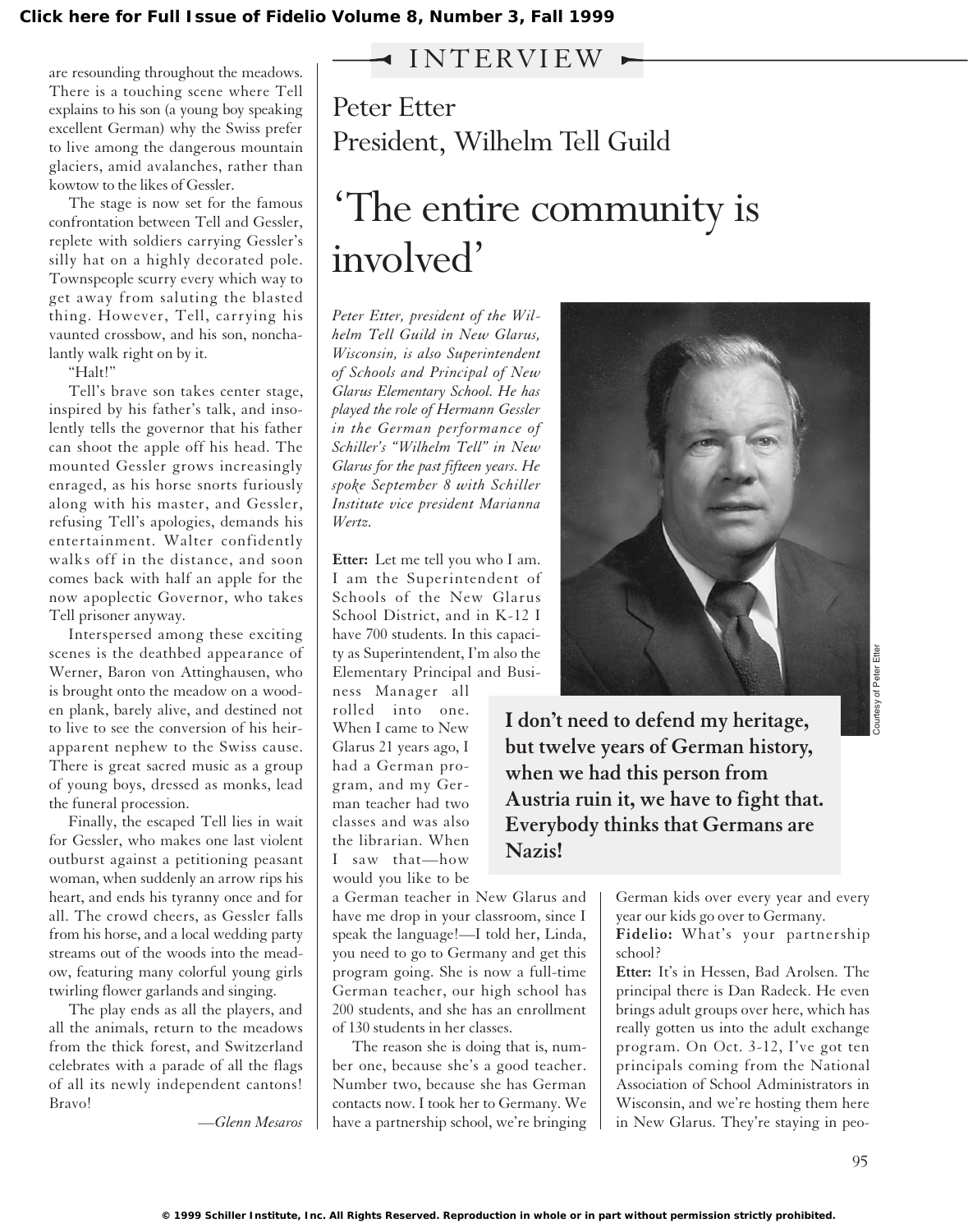ple's homes. I'm real proud of that part.

In doing this, I've also gotten Linda involved in the *Wilhelm Tell* plays. I've gotten her to use Schiller in the German classroom, because, as you also know, Schiller is a wonder, a great German author. He uses the wonderful German language and it's *hoch Deutsche* [high German], it's wonderful *hoch Deutsche.*

We came to town here 21 years ago. The Swiss have presented this play since 1938. A wonderful play. The Swiss do it because of their cultural heritage. It's a good story: Good triumphs over evil. The big, mean Gessler dies, and well he should, because he's an evil S.O.B. Since I've become involved, we've gotten more German speakers, as the Swiss have died out. Now, we're doing it more and more *hoch Deutsche.*

The biggest comment we got—from the University of Wisconsin about ten years ago—was, Hey, we love your play because now we can understand it. We are trying to do more *hoch Deutsche,* because now we feel we have something we can offer German classes.

**Fidelio:** Can you comment more on your thoughts about the content of Schiller's writings and their importance for America?

**Etter:** Absolutely. The actual content you can see in the *hole Gasse,* the narrow passageway, where Gessler gets killed. You're coming through the narrow passageway and a woman confronts Gessler with her two children. She says, I will not go away from this place until you have done right by my husband, who is in jail awaiting you to pass sentence. I, as Gessler, say, You are nothing but a miserable people, good for nothing but to mow the grass and herd your cows. This woman as the audacity, the courage, to stand up in front of me, the ruler, and say, Here I lie with my children. Take your horse and ride over me, because that's not the worst you can do to me. That you have already done. That won't even hurt us.

She's saying something about justice, the injustice that the lords had towards the common people. What more can you do to me? My man's in jail. Ride over me with your horse!

Then, of course, in the end, I get shot. Wilhelm Tell, who was a very, very common, down-to-earth hunter, who didn't want to be bothered—in his soliloquy he says, I was happy, I was content, but you have brought out the worst in me, you, Gessler, because you treat the people so bad, now I have to take something in my hand and do something to the system and to you.

**Fidelio:** When you perform the play, do you include the part of Johannes Parricida at the end?

**Etter:** No, I'm not familiar with it.

**Fidelio:** The end of the play is a commentary on the question of the assassina-

tion of a tyrant. Schiller included it to make clear that Tell was not an assassin by heart. That Tell did it out of necessity, and that he does not advocate it. Tell tells Parricida, an assassin who comes to him seeking refuge, that they have nothing in  $\frac{3}{8}$ common. He sends  $\triangleq$ him off to Rome to seek forgiveness.

**Etter:** We don't do that part, but it comes out in the *hole Gasse,* which is a big soliloquy, where Tell says, Up to this time, I've been a happy man. You have driven me to this.

**Fidelio:** In teaching Schiller in your classrooms, do you teach any of his poetry, his ballads, or his aesthetical writings?

**Etter:** Very little. We basically zero in on *Wilhelm Tell.* One time I was in Germany, and I sat in on a class where they were doing *Die Glocke* (The Song of the Bell). If you take apart *Die Glocke,* and you take that piece by piece, oh my gosh, is that powerful!

**Fidelio:** Yes, I translated it into English. **Etter:** I'm going to try to do that one. That's a really good one.

**Fidelio:** That's the whole history of civilization. Tell me about the performance, how did it go?

**Etter:** The performance went very, very well. On Monday, which was the last

day, we had about 450 people in the audience, which was in English. On Sunday, we had about 200 people in the audience and on Saturday we had about 500.

We're disappointed with the audience, because I remember the days when we had a thousand people. Right now, we're competing against things like the "Taste of Madison" and the "Cow Chip Throwing Contest" and these important cultural things!

**Fidelio:** The degeneration of culture in this country . . .

**Etter:** Tell me about it! They'd rather go throw a cow chip than see *Wilhelm Tell.*



**Above***: Baron von Attinghausen's funeral procession.* **Right***: Finale.*

We have good, clean entertainment. **Fidelio:** You involve a lot of children in your plays.

**Etter:** Do we ever! There's a regular pecking order. My son, who's now twenty years old and going to the University of Wisconsin, started as a peasant. He was born in June. He was out there in August. He was two months old. He's been there every year since this year. This year he came home from college, twenty years old, and he said, Mom, I suppose I could be a soldier, but if my buddies are all gone, I don't want to be a soldier, let's go to the play and watch Dad. My son, who doesn't speak a whole lot of German, was sitting in the audience listening to the German, just to let me know how I did. I asked him, what did you think? He said, "Dad, that's pretty cool!"

The little girls are Swiss Miss dancers when they start out. They move up to